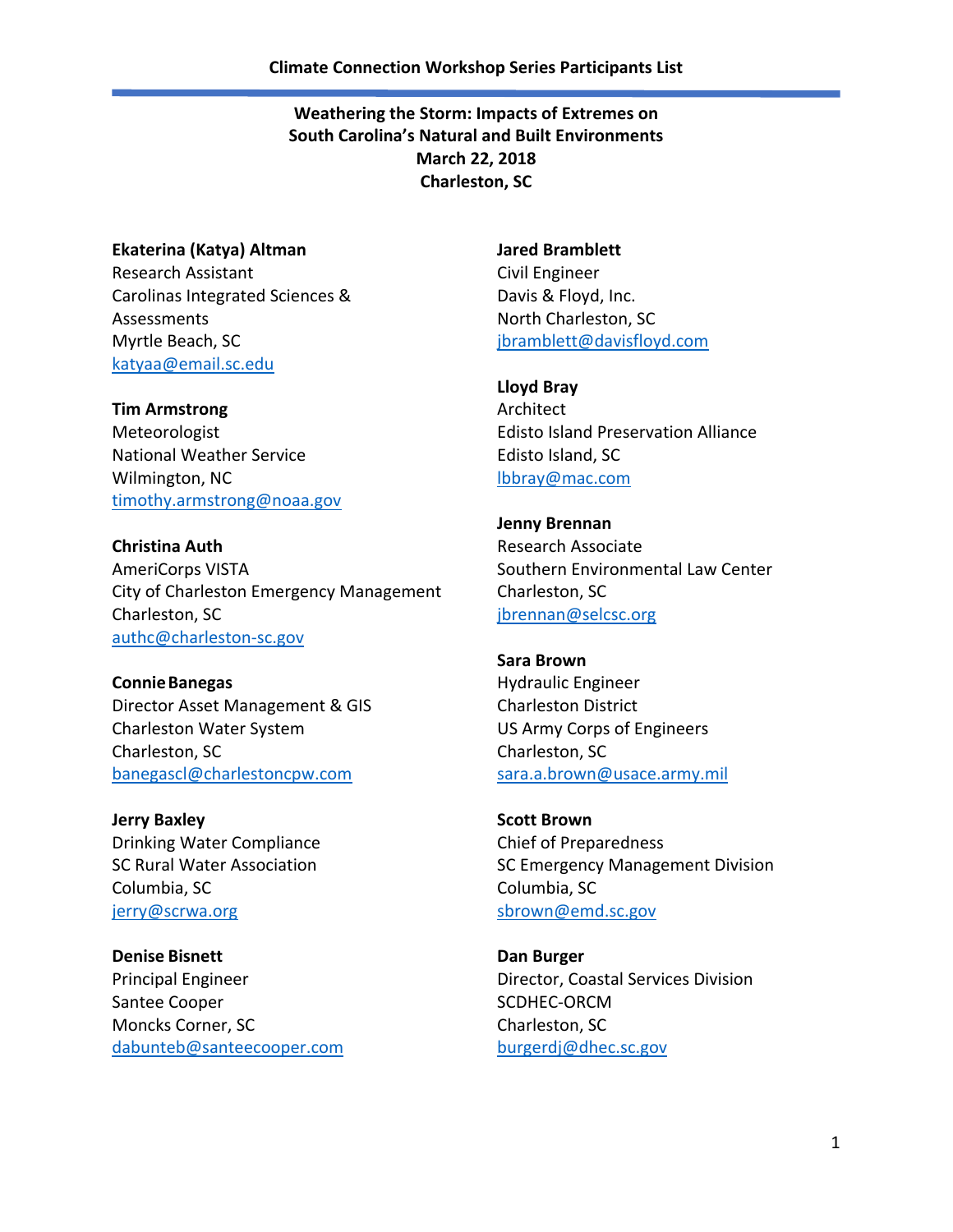**Lauren Burroughs** District Manager Aiken Soil and Water Conservation District Aiken, SC [aikensoilandwater@gmail.com](mailto:aikensoilandwater@gmail.com)

**Kacy Byrd** Civil Tech Dorchester County Dorchester, SC [kbyrd@dorchestercountysc.gov](mailto:kbyrd@dorchestercountysc.gov)

**Mark Caldwell** Deputy Field Supervisor US Fish and Wildlife Service Charleston, SC [mark\\_caldwell@fws.gov](mailto:mark_caldwell@fws.gov)

**Jesse Cannon** Engineer Santee Cooper Moncks Corner, SC [jwcannon@santeecooper.com](mailto:jwcannon@santeecooper.com)

**Allan Clum** Operations Manager Mount Pleasant Waterworks Mount Pleasant, SC [aclum@mpwonline.com](mailto:aclum@mpwonline.com)

**Mohammed Degia** Co-facilitator Higher Ground Charleston, SC [degia.mi@gmail.com](mailto:degia.mi@gmail.com) **Rick DeVoe** Executive Director S.C. Sea Grant Consortium Charleston, SC [rick.devoe@scseagrant.org](mailto:rick.devoe@scseagrant.org)

**Brian Durham** GIS Manager Thomas & Hutton Mount Pleasant, SC [durham.b@thomasandhutton.com](mailto:durham.b@thomasandhutton.com)

**Katie Ellis** Water Resources Designer McCormick Taylor Charleston, SC [kkellis@mccormicktaylor.com](mailto:kkellis@mccormicktaylor.com)

**Joseph Evans** Wildlife Biologist 1 SC Department of Natural Resources Charleston, SC [evansj@dnr.sc.gov](mailto:evansj@dnr.sc.gov)

**Amanda Farris** Program Manager Carolinas Integrated Sciences & Assessments Columbia, SC [afarris@sc.edu](mailto:afarris@sc.edu)

**Tom Fish** National Coordinator DOI/NPS/CESU Network Washington, DC [Tom\\_Fish@nps.gov](mailto:Tom_Fish@nps.gov)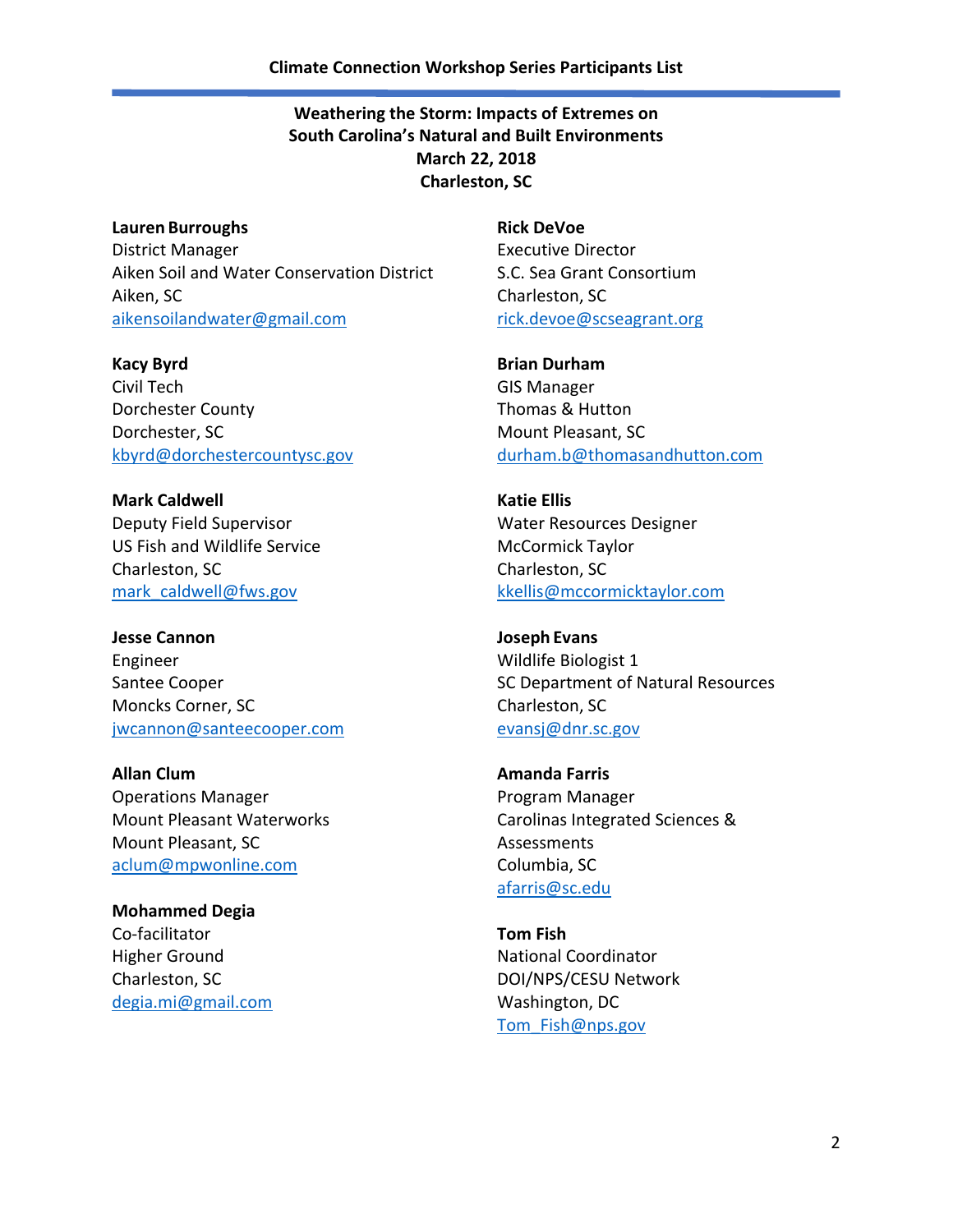**Liz Fly** Marine Conservation Director The Nature Conservancy Charleston, SC [elizabeth.fly@tnc.org](mailto:elizabeth.fly@tnc.org)

**Leona Forbes** Resources Tech SC Department of Natural Resources Charleston, SC [forbesl@dnr.sc.gov](mailto:forbesl@dnr.sc.gov)

**Dave Fuss** Watershed Planner Stormwater Management Horry County Conway, SC [fussj@horrycounty.org](mailto:fussj@horrycounty.org)

**Greg Gerrish** Civil Engineer Dorchester County Charleston, SC [ggerrish@dorchestercountysc.gov](mailto:ggerrish@dorchestercountysc.gov)

**Steve Gilbert** Special Project Manager SC Wildlife Federation Charleston, SC [steveg@scwf.org](mailto:steveg@scwf.org)

**Dawn Glasgow** Biologist SC Department of Natural Resources Charleston, SC [glasgowd@dnr.sc.gov](mailto:glasgowd@dnr.sc.gov)

**Mike Goldston** Engineering Manager Dorchester County Dorchester, SC [mgoldston@dorchestercountysc.gov](mailto:mgoldston@dorchestercountysc.gov)

**J Michael Grayson** Assistant Professor The Citadel Department of Civil and Environmental Engineering Charleston, SC [jgrayson@citadel.edu](mailto:jgrayson@citadel.edu)

**Kerry Guiseppe** Program Coordinator Carolinas Integrated Sciences & Assessments Columbia, SC [kguiseppe@gmail.com](mailto:kguiseppe@gmail.com)

**Brian Head** Technical Services Manager Mount Pleasant Waterworks Mount Pleasant, SC [brianhead@mpwonline.com](mailto:brianhead@mpwonline.com)

**David Hill** Senior Architect Wakefield Beasley & Associates Charleston, SC [dhill@wbassociates.com](mailto:dhill@wbassociates.com)

**Charlotte Hope** Protected Species Biologist SC Department of Natural Resources Charleston, SC [hopec@dnr.sc.gov](mailto:hopec@dnr.sc.gov)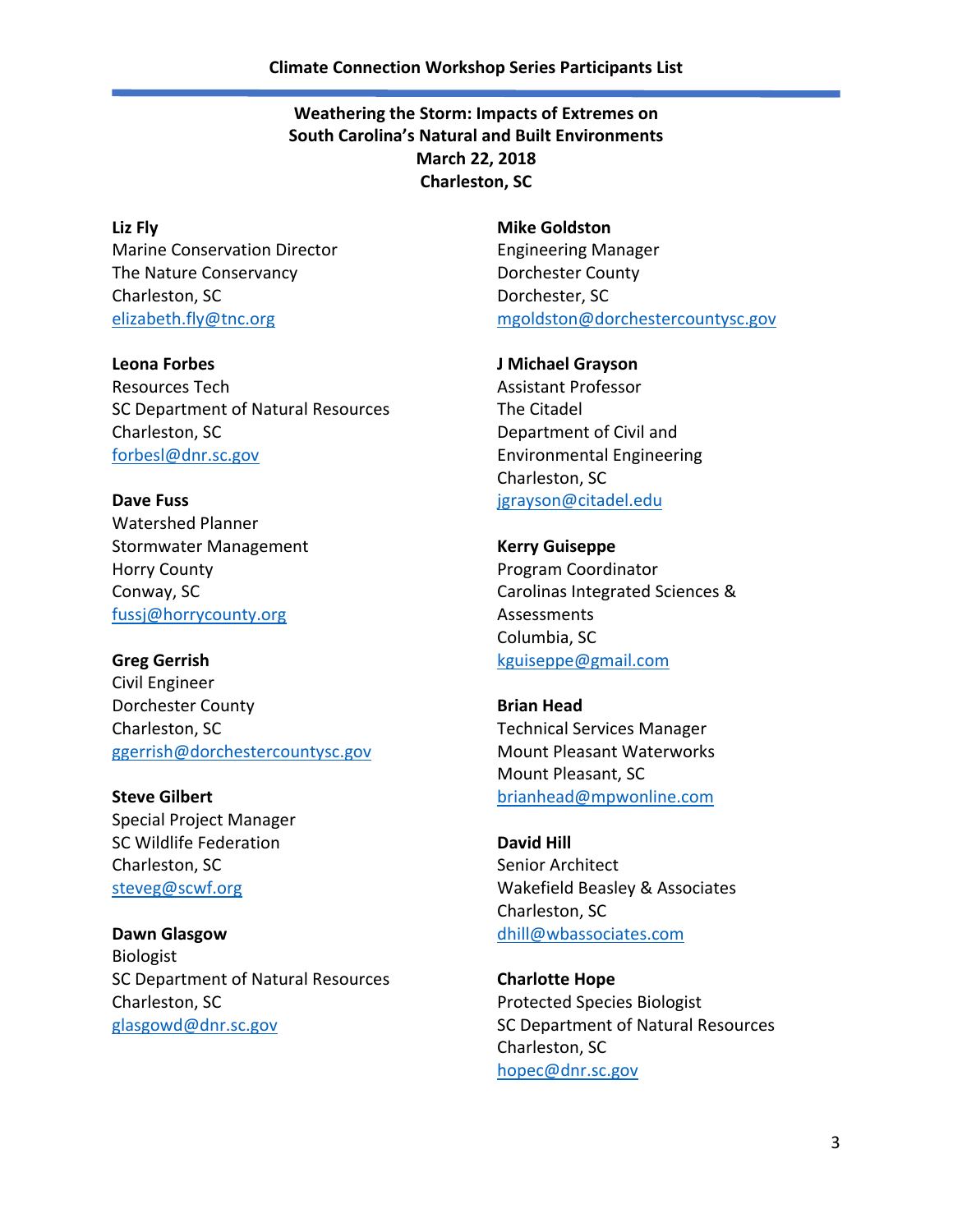**Sharleen Johnson** Biologist SC Department of Natural Resources Charleston, SC [JohnsonSh@dnr.sc.gov](mailto:JohnsonSh@dnr.sc.gov)

**Darryl Jones** Forest Protection Chief SC Forestry Commission Columbia, SC [djones@scfc.gov](mailto:djones@scfc.gov)

**Richard Karkowski** Water Resources Department Manager Thomas & Hutton Mount Pleasant, SC [karkowski.r@thomasandhutton.com](mailto:karkowski.r@thomasandhutton.com)

**Tricia Kilgore** Director of Treatment Ops Beaufort Jasper Water and Sewer Authority Okatie, SC [tricia.kilgore@bjwsa.org](mailto:tricia.kilgore@bjwsa.org)

**Robert Klink** Senior Project Engineer Four Waters Engineering Hilton Head Island, SC [reknmk@hargray.com](mailto:reknmk@hargray.com)

**Amanda Knight** Emergency Manager Town of Mount Pleasant Mount Pleasant, SC [aknight@tompsc.com](mailto:aknight@tompsc.com)

**Kevin Kolmos** Wildlife Biologist SC Department of Natural Resources Charleston, SC [kolmosk@dnr.sc.gov](mailto:kolmosk@dnr.sc.gov)

**Diana Krupa** CEO **WaterCube** Daniel Island, SC [dkrupa@watercubedata.com](mailto:dkrupa@watercubedata.com)

**Maria Lamm** State Coordinator SC Department of Natural Resources Columbia, SC [coxm@dnr.sc.gov](mailto:coxm@dnr.sc.gov)

**Heather Mann** Co-Chair Higher Ground Charleston, SC

**Doug Marcy** Coastal Hazards Specialist NOAA Office for Coastal Management Charleston, SC [doug.marcy@noaa.gov](mailto:doug.marcy@noaa.gov)

**Tom McCoy** Field Supervisor U.S. Fish and Wildlife Service Charleston, SC [thomas\\_mccoy@fws.gov](mailto:thomas_mccoy@fws.gov)

**Katie McKain** Senior Planner City of Charleston Charleston, SC [mckaink@charleston-sc.gov](mailto:mckaink@charleston-sc.gov)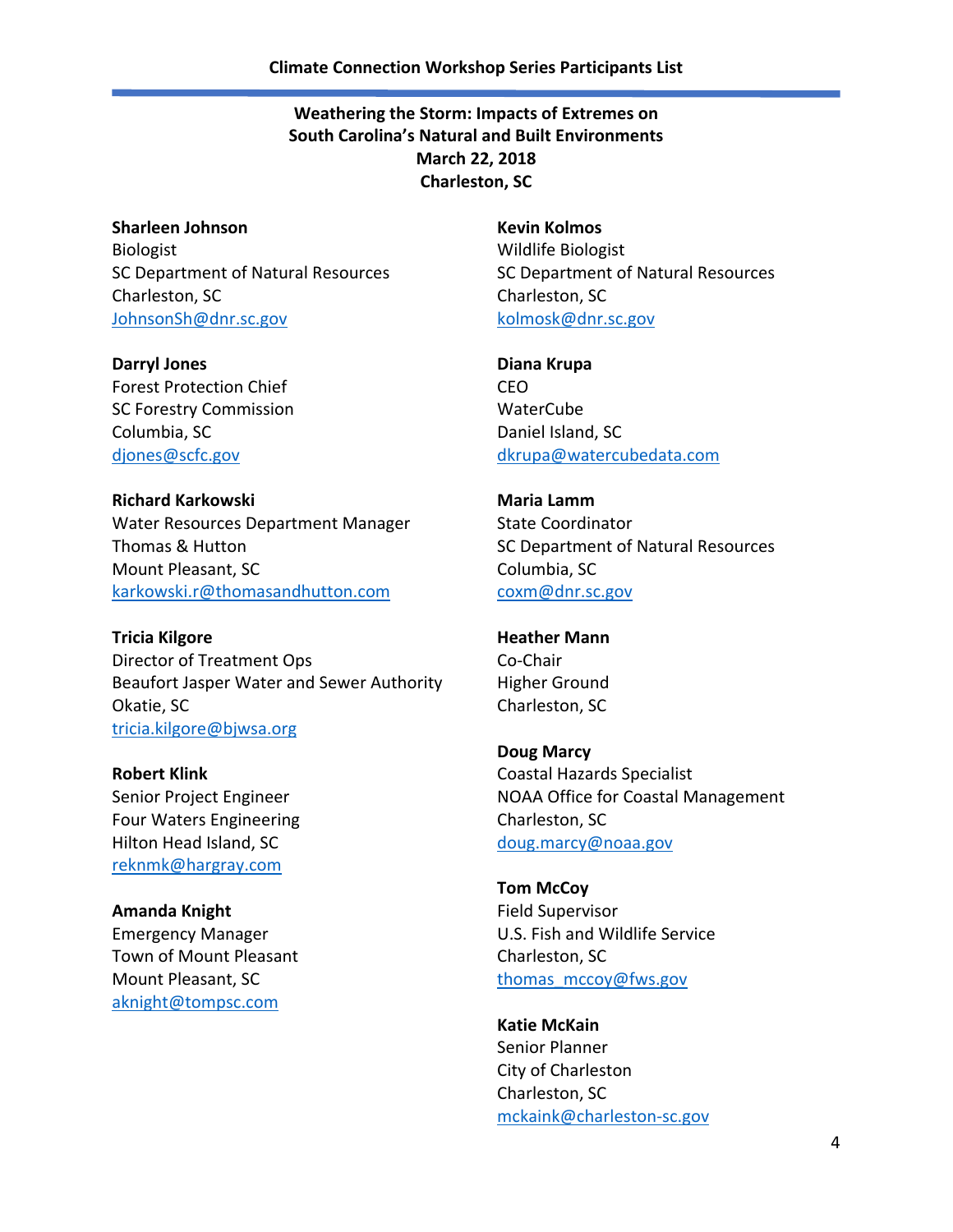**Scott Meister** Program Coordinator SC Department of Natural Resources Charleston, SC [MeisterS@dnr.sc.gov](mailto:MeisterS@dnr.sc.gov)

**Hope Mizzell** State Climatologist SC Department of Natural Resources Columbia, SC [mizzellh@dnr.sc.gov](mailto:mizzellh@dnr.sc.gov)

**Geno Olmi** Regional Coordinator NOAA Charleston, SC [geno.olmi@noaa.gov](mailto:geno.olmi@noaa.gov)

**Fred Palm** Corresponding Secretary Edisto Island Community Association Edisto Island, SC [Edistosc@gmail.com](mailto:Edistosc@gmail.com)

**Catharine Parker** Natural Resources Technician SC Department of Natural Resources Charleston, SC [parkerc@dnr.sc.gov](mailto:parkerc@dnr.sc.gov)

**Max Parrish** Circuit Rider SC Rural Water Association Columbia, SC [max@scrwa.org](mailto:max@scrwa.org)

**Michelle Pate**

Sea Turtle Program Coordinator Technician SC Department of Natural Resources Columbia, SC [pates@dnr.sc.gov](mailto:pates@dnr.sc.gov)

**Alex Pellett** Hydrologist SC Department of Natural Resources Clemson, SC [pellettc@dnr.sc.gov](mailto:pellettc@dnr.sc.gov)

**Jennifer Plunket** Stewardship Coordinator North Inlet-Winyah Bay NERR Georgetown, SC [jen@belle.baruch.sc.edu](mailto:jen@belle.baruch.sc.edu)

**Marcel Reichert** Offshore Finfish SC Department of Natural Resources Charleston, SC [reichertm@dnr.sc.gov](mailto:reichertm@dnr.sc.gov)

**Bob Renkas** Retired US Federal Government Charleston, SC [bkrenkas@gmail.com](mailto:bkrenkas@gmail.com)

**Brock Renkas** Marine Biologist SC Department of Natural Resources Charleston, SC [RenkasB@dnr.sc.gov](mailto:RenkasB@dnr.sc.gov)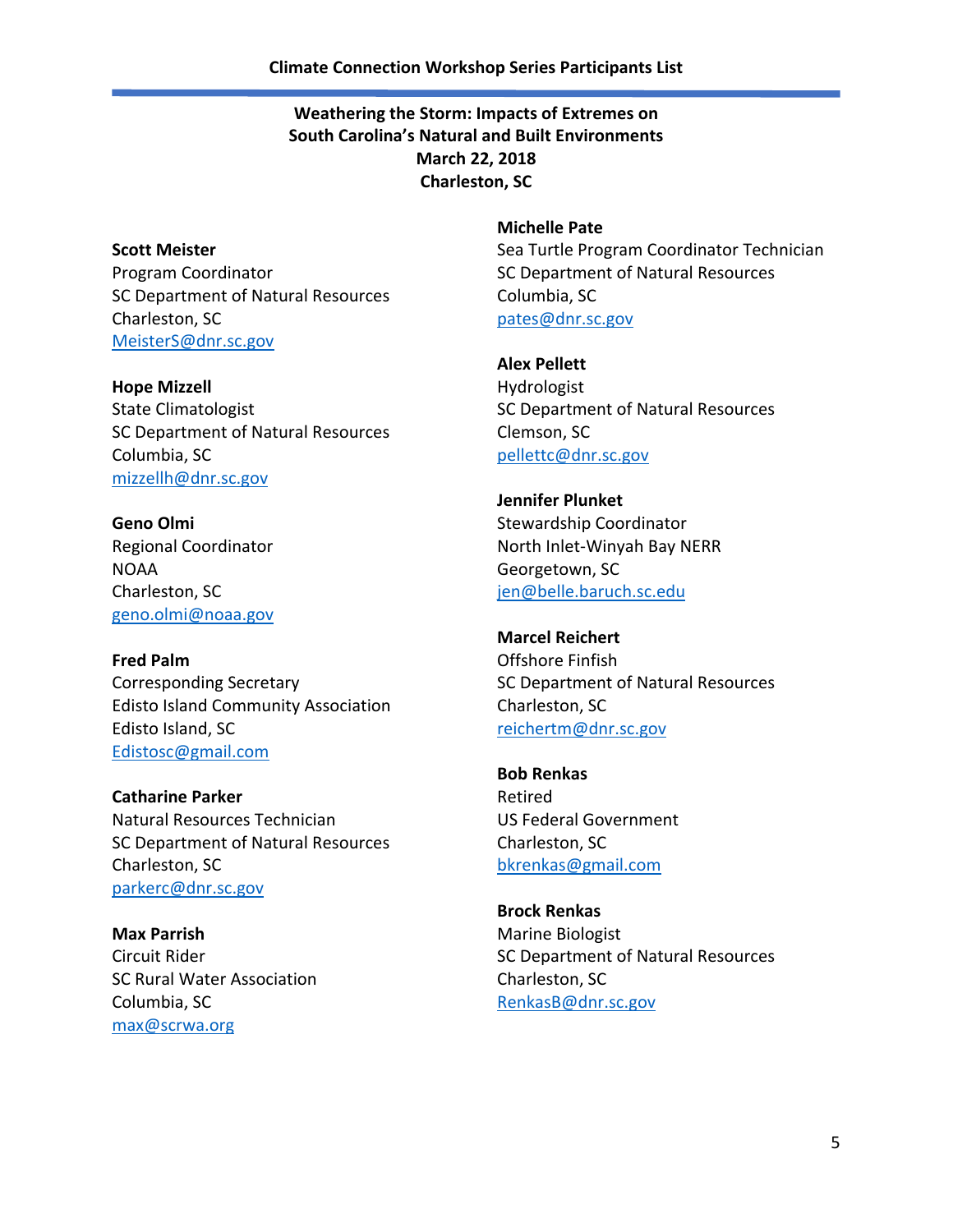**Julia Reynolds** Research Technician SC Department of Natural Resources Charleston, SC [reynoldsj@dnr.sc.gov](mailto:reynoldsj@dnr.sc.gov)

**Ken Rhye** Town Engineer Town of Mount Pleasant Mount Pleasant, SC [krhye@tompsc.com](mailto:krhye@tompsc.com)

**Michele Richbourg** Project Engineer AECOM North Charleston, SC [michele.richbourg@aecom.com](mailto:michele.richbourg@aecom.com)

**Thom Roth** Deputy Stormwater Manager Stormwater Management Horry County Conway, SC [rotht@horrycounty.org](mailto:rotht@horrycounty.org)

**Nicholas Rubin** GIS Specialist SC Rural Water Association North Charleston, SC [nrubin@scrwa.org](mailto:nrubin@scrwa.org)

**Cal Sawyer** Associate Director Center for Watershed Excellence Clemson, SC [calvins@clemson.edu](mailto:calvins@clemson.edu)

**Emma Schultz** Marine Turtle Conservation Program SC Department of Natural Resources Charleston, SC [schultze@dnr.sc.gov](mailto:schultze@dnr.sc.gov)

**Hallie Seibels** Board Member The Nature Conservancy SC Charleston, SC [hseibels@gmail.com](mailto:hseibels@gmail.com)

**Norm Shea** Wildlife Biologist I SC Department of Natural Resources Charleston, SC [SheaN@dnr.sc.gov](mailto:SheaN@dnr.sc.gov)

**Kimberly Sitta** Wildlife Biologist I SC Department of Natural Resources Charleston, SC [sittak@dnr.sc.gov](mailto:sittak@dnr.sc.gov)

**Gabrielle Skipper** Stormwater Engineer AECOM North Charleston, SC [gabrielle.skipper@aecom.com](mailto:gabrielle.skipper@aecom.com)

**Tracey Smart** Associate Scientist SC Department of Natural Resources Charleston, SC [smartt@dnr.sc.gov](mailto:smartt@dnr.sc.gov)